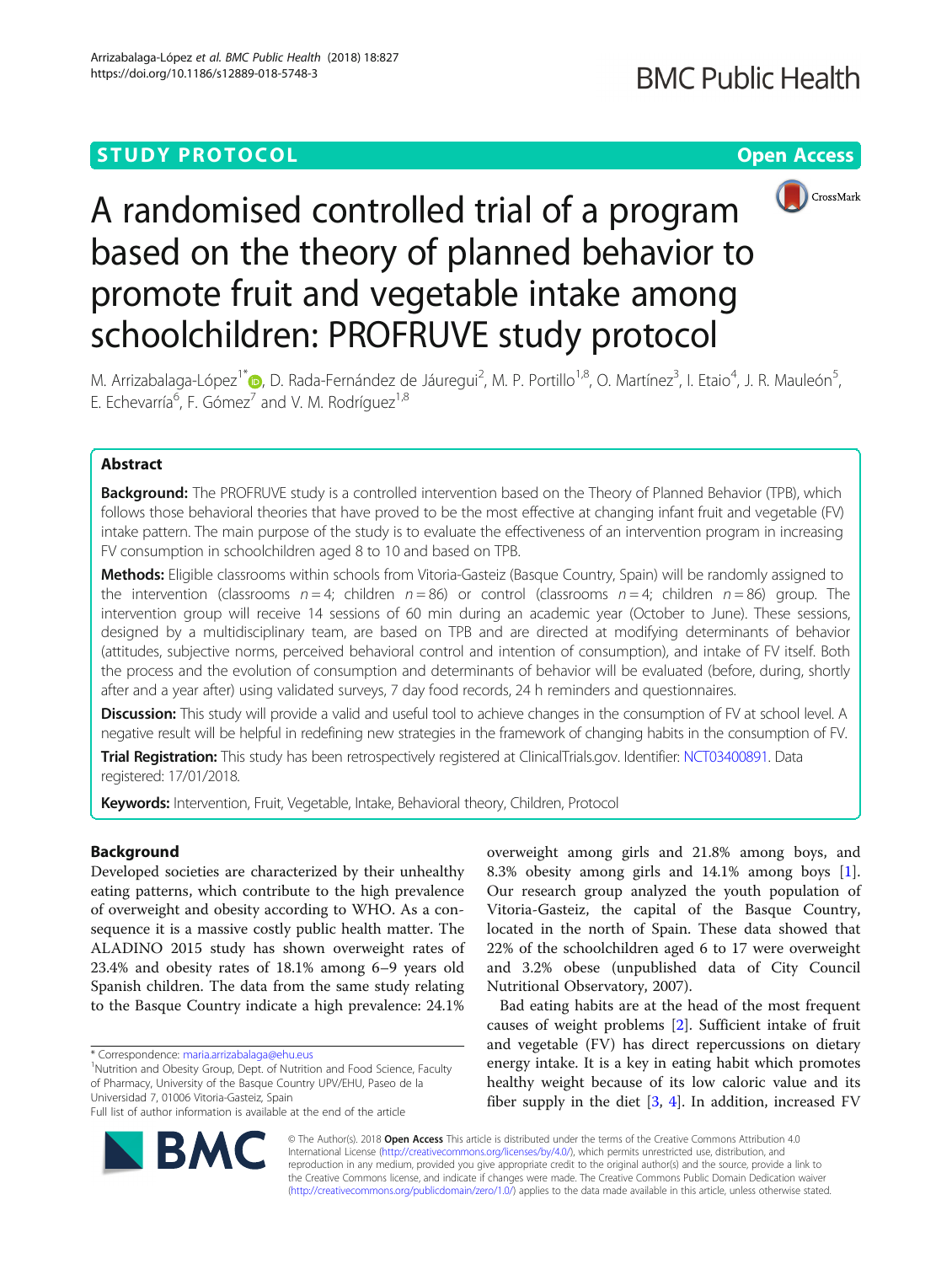intake has been shown to have a beneficial effect on bone density  $[5]$ , cardiovascular health  $[6-8]$  $[6-8]$  $[6-8]$  $[6-8]$ , diabetes [[9\]](#page-6-0), cancer [[10\]](#page-6-0) and metabolic syndrome [[11\]](#page-6-0).

According to the ENALIA Study, among Spanish youngsters under 17 years, only 31.7% use to eat FV daily [[12](#page-6-0)]. The latest study carried out in the Basque Country, showed that children and youngsters aged 4 to 18 usually eat 98.9–114.2 g of fruit per day (boys and girls respectively) and 90.3–86.5 g of vegetables per day (boys and girls) [[13](#page-6-0)]. This is a long way from the recommended 400 g of FV per day [[14](#page-6-0)]. In Vitoria-Gasteiz, only two in ten children and adolescents (aged 6 to 17) consume the recommended three servings of fruit and only one in ten the recommended two servings of vegetables daily. Average intake of fruit was 1.8 servings/day and 0.8 servings/day for vegetables (unpublished data of City Council Nutritional Observatory, 2007). For this reason, promotion of sufficient intake of FV must be a priority objective in the promotion of healthy eating habits.

Taking into account that the habits acquired in childhood tend to remain in adulthood [[15\]](#page-6-0) and that food education and healthy lifestyle adequately raised are effective in the infant population, nutrition education seems to be the ideal tool for increasing FV intake  $[16]$  $[16]$ . For this purpose the school environment is the perfect scenario for training both healthy eating and lifestyle healthy habits [\[17](#page-6-0), [18](#page-6-0)]. It is of paramount importance to involve all those engaged in the education of children: parents and teachers [\[19](#page-6-0), [20](#page-6-0)] and even classmates [\[21\]](#page-6-0).

However, the food environment has become increasingly complex and just to transfer information on eating and lifestyle habits is not enough to modify them [\[22,](#page-6-0) [23](#page-6-0)]. Other intervention approach is to use behavioral theories to understand and modify food choice behavior [\[23](#page-6-0)–[25](#page-6-0)]. One of the most widely used theories backing these types of interventions is the Theory of Planned Behavior (TPB). According to this theory eating behavior and intention of consumption determinants are both personal and environmental. Specifically, the TPB states that attitude, subjective norms and perceived control are determinants that influence both the intention to consume and the action of consuming food [\[24\]](#page-6-0).

According to the scientific bibliography, the most effective programs that have attempted to modify the pattern of infant feeding in terms of FV have been those that contemplate the determinants of eating behavior [[25](#page-6-0)–[27](#page-6-0)]. In fact, with regard to a meta-analysis that studied the influence of behavioral theory-based interventions on children's FV intake, the effectiveness of theory-based and non–theory based studies differed significantly. Moreover, the intervention was more effective when it was theory-based than non–theory based, irrespective of the number of theories used for the interventions. Furthermore it was concluded that the quality of

the study is more important than the theory itself or the number of theories used [[27\]](#page-6-0).

#### Hypothesis

An intervention program to increase FV intake in schoolchildren aged 8 to 10 and based on TPB will produce changes in attitude, subjective norms, perceived behavioral control and intention of eating FV, which in turn will modify behavior, thus increasing FV intake.

## **Objectives**

The main objective of this study is to evaluate the effectiveness of an intervention program based on TPB in increasing FV intake in schoolchildren aged 8 to 10.

Secondary objectives of the study are (i) to evaluate the change in FV intake in the study population after intervention, (ii) to examine the impact of the intervention program on behavioral determinants, (iii) to analyze the association of the behavioral determinants with FV intake, and (iv) to study the relationship between social demographic variables and the effectiveness of the program.

## Methods

## **Design**

A cluster randomized controlled trial will be carried out over an academic year at school level. Classrooms from different schools and schools themselves will be the clusters of the study. Clustering was chosen because this is the easiest way to implement an intervention program at school level. In this way the phenomenon of contamination between children from the same classrooms is avoided.

Whole classes (a minimum of 26 children per classroom) from different schools will be part of the intervention or control group. The control group allows us to analyze the direct effect of the intervention and to discard an increase of FV intake by seasonality (first measurements will be in October and final ones in June) or other factors. The study was approved by the Ethic Committee of the University of the Basque Country (CEISH/262/ 2014/RODRIGUEZRIVERA) and all parents or legal guardians and school directors and teachers will be sent an informed consent before the study starts. Written informed consents will be sent to parents or legal guardians through the children. After having received consents, the collection of the first data will be carried out followed by the randomized allocation of classrooms.

## Participants

The study will be conducted in schools from the capital of the Basque Country: Vitoria-Gasteiz. The classrooms within schools for this study will be randomly selected from a list given by the City Council of Vitoria-Gasteiz. Contact between the research group and schools will be made by the City Council.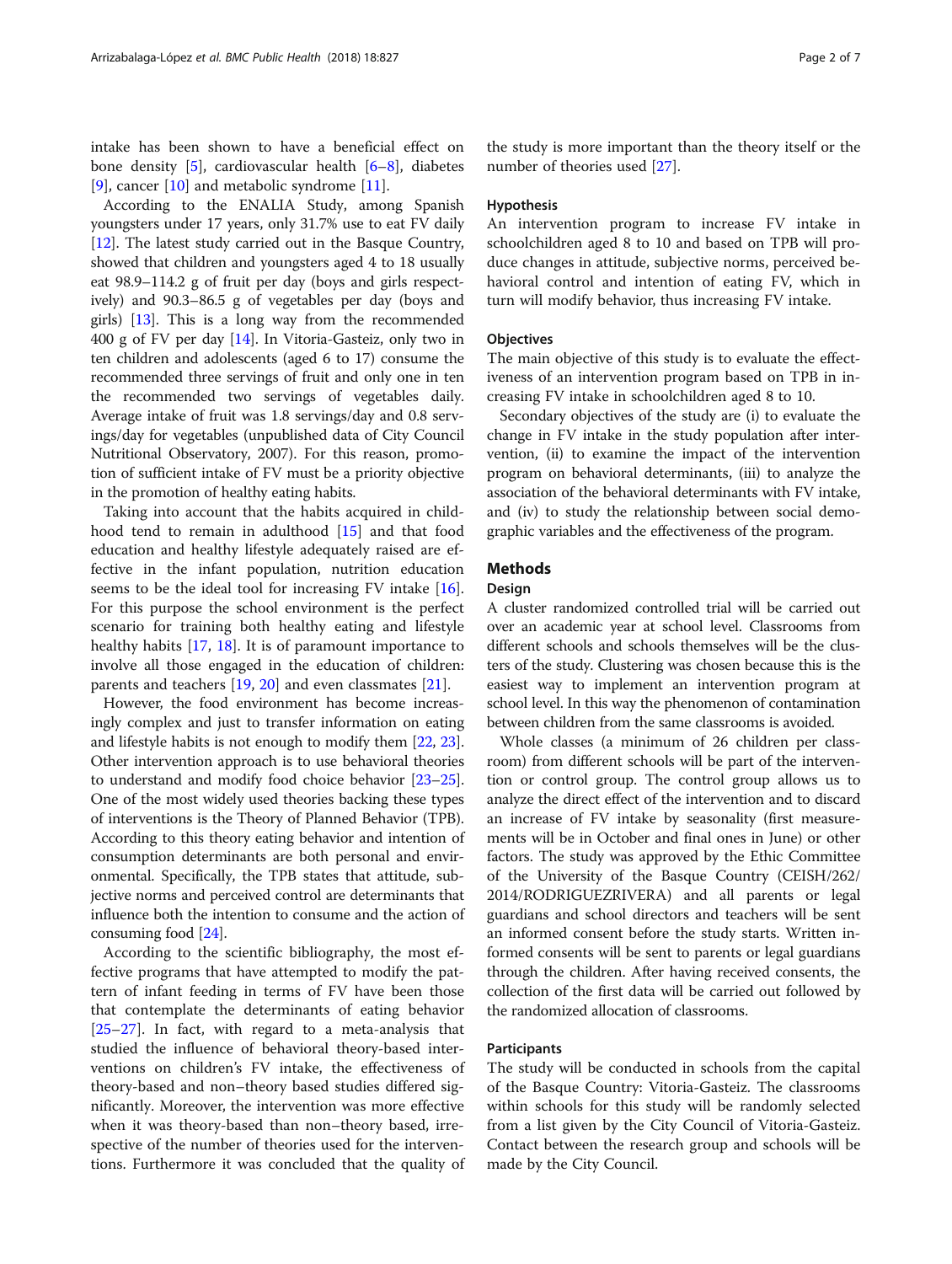The schools will be chosen to be representative in terms of ethnicity and social economical status. The inclusion criteria for this sample are: all schools from Vitoria-Gasteiz containing enough children aged 8 to 10 per classroom (a minimum of 26 children) and orchard. The exclusion criteria are: special schools and schools that are carrying out some other program related to healthy eating habits promotion in the same period. Having carried out previous nutritional programs will not be considered an exclusion criterion because the majority of schools from Vitoria-Gasteiz have participated in different programs organized by the City Council.

## Sample size

In order to provide a power of 90% to detect an effect size (Cohen's d) of at least 0.5 servings/day, 172 participants (86 in the intervention group and 86 in the control group) are required. Based in the dropout of similar studies [\[28](#page-6-0)–[30\]](#page-6-0), the final sample size is increased by 20% to reach 206 children (8 classrooms with a minimum of 26 children per class).

### Randomization and blinding

After baseline data collection, eligible classrooms from different schools will be randomly assigned to the intervention or the control group, by a random sequence generated using IBM-SPSS Statistical software. The personnel responsible for randomizing will be blinded to participants. Schools (directors, teachers and children) and families also will be blinded to their intervention or control group.

#### Study procedure

The intervention program will last one academic year. After randomization, meetings will be held with teachers of each classroom to describe the specific program to be carried out by each classroom without telling them which group they belong to (control or intervention) and to set the dates of sessions and evaluation procedures. Teachers of the intervention groups will receive some training, as they are models for children. All intervention and control sessions will be held by the same nutritionist, and data collection at baseline (T0: September), during (T1: January) and after (T2: June) intervention will be performed by the same researcher. To check any long-term effect, the measurements will be carried out one year after the end of the intervention (T3: June). Diagram of the study timeline is presented in Fig. [1](#page-3-0).

#### Intervention design

Following baseline data collection and randomization, the intervention group will start receiving program lessons every 15 days. Intervention group will receive 14 sessions of one hour over an academic year, from a nutritionist.

A multidisciplinary team designed the program. All materials, sessions and the program design are based on TPB and are respectful of gender, culture or religion. This theory states that people's behavior is determined by their intentions, which in turn are influenced by attitudes, subjective norms and perceived behavioral control [\[24\]](#page-6-0).

- Behavior: the action of eating FV.
- Intention: perceived likelihood of eating FV.
- Attitude: favorable or unfavorable judgments about eating FV. These judgments are determined by people's beliefs, experiences and knowledge.
- Subjective norms: beliefs that most people who are important to children either approve or disapprove of them eating FV.
- Perceived behavioral control: perceptions of how much control they have over the behavior (action of eating FV).

In this study, these different variables are worked as described in Table [1](#page-4-0).

Combining different theories in the program was discarded. This choice is based in a meta-analysis that analyzed the influence of behavioral theories on FV intervention effectiveness among children that found no association between the number of theories and consumption [[27](#page-6-0)].

To make the program more effective, sessions were designed based on learning taxonomies [[31\]](#page-6-0), active learning methodologies and persuasion techniques (ELM: Elaboration Likelihood Model) [\[32](#page-6-0)]. All sessions have their own script for the nutritionist involved and all the scripts have the same structure (objectives, methodology, argument and resources). The script will be followed by the nutritionist with the aid of an audiovisual presentation, sheets for students, sheets for families, a goal-diary, FV's folder, album and stickers, and material for specific sessions (e.g. FV as rewards at the end of each session and the "Fruitmeter").

The proposed strategy has three axes of action: a) school activities, b) outside activities and c) home activities.

a) School activities: Nine sessions will be held within the school (7 within the classroom and 2 FV cooking sessions in the dining room). Every month a "Fruitmeter" session will take place. In this activity, each classroom should write down their group FV mean intake using a tool called the "Fruitmeter", which works by social pressure (subjective norms) to reach the objective of eating more FV. The "Fruitmeter" has poster format and will be hung in each classroom.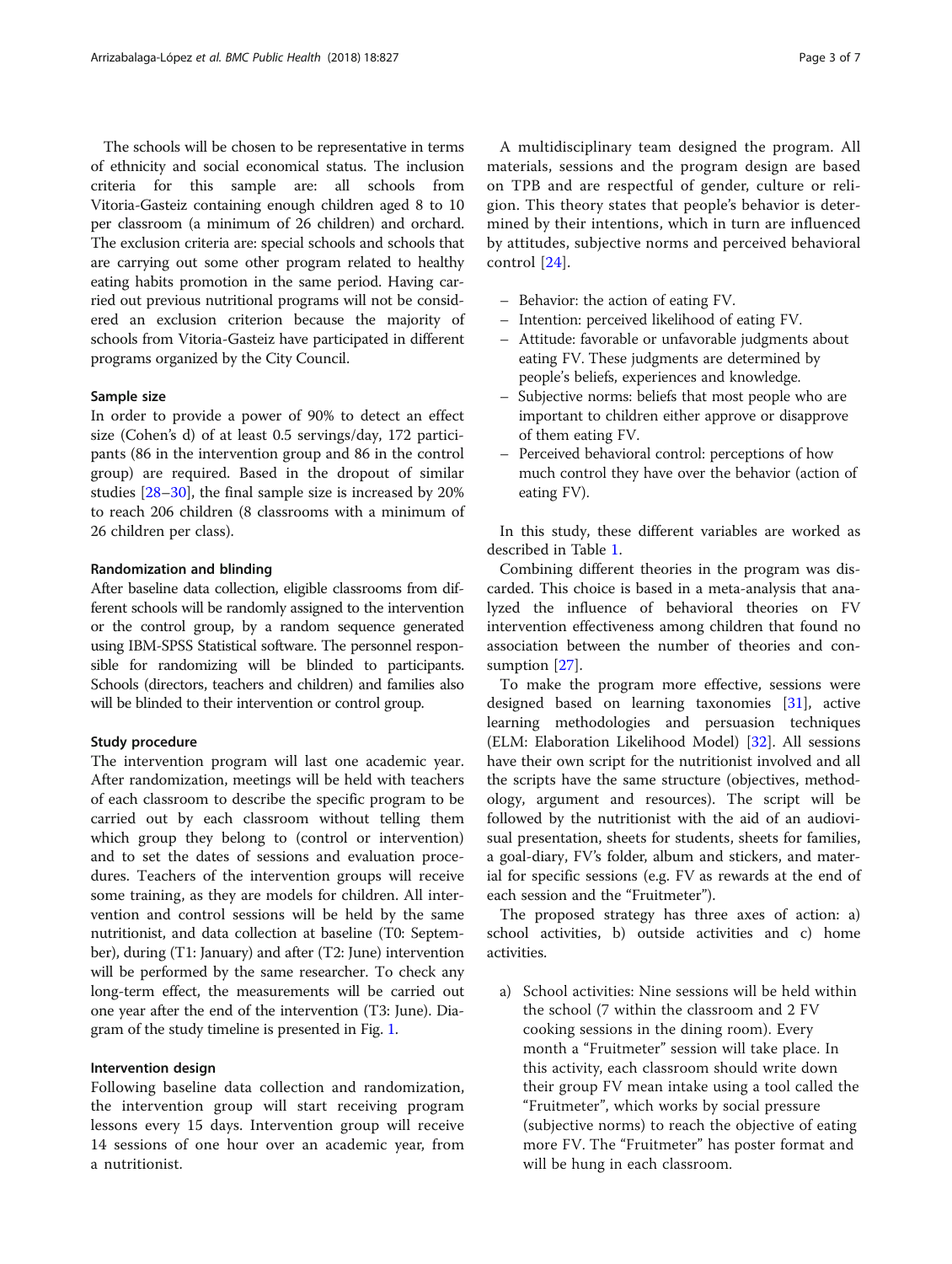<span id="page-3-0"></span>

- b) Outside activities: Two visits to local product markets and two visits to local farmers. The last session will be held in a local theatre as the final FV program party.
- c) Home activities: a goal-diary which works with objectives related to FV consumption, e.g. to try a new vegetable this week or to eat fruit for breakfast three times per week, will be filled in at home with participants' families. All worksheets that children use at school will be noted when they are reviewed at home with families.

The control group only will receive two one-hour lessons during the academic year with general information about the benefits of FV intake. These sessions will be given by a nutritionist and will not be based on behavioral theories.

## **Outcomes**

# Primary outcome: Quantitative outcome

– FV intake: FV (excluding potatoes and legumes) consumption will be measured by a validated selffulfilling food record [[33](#page-6-0)]. It provides information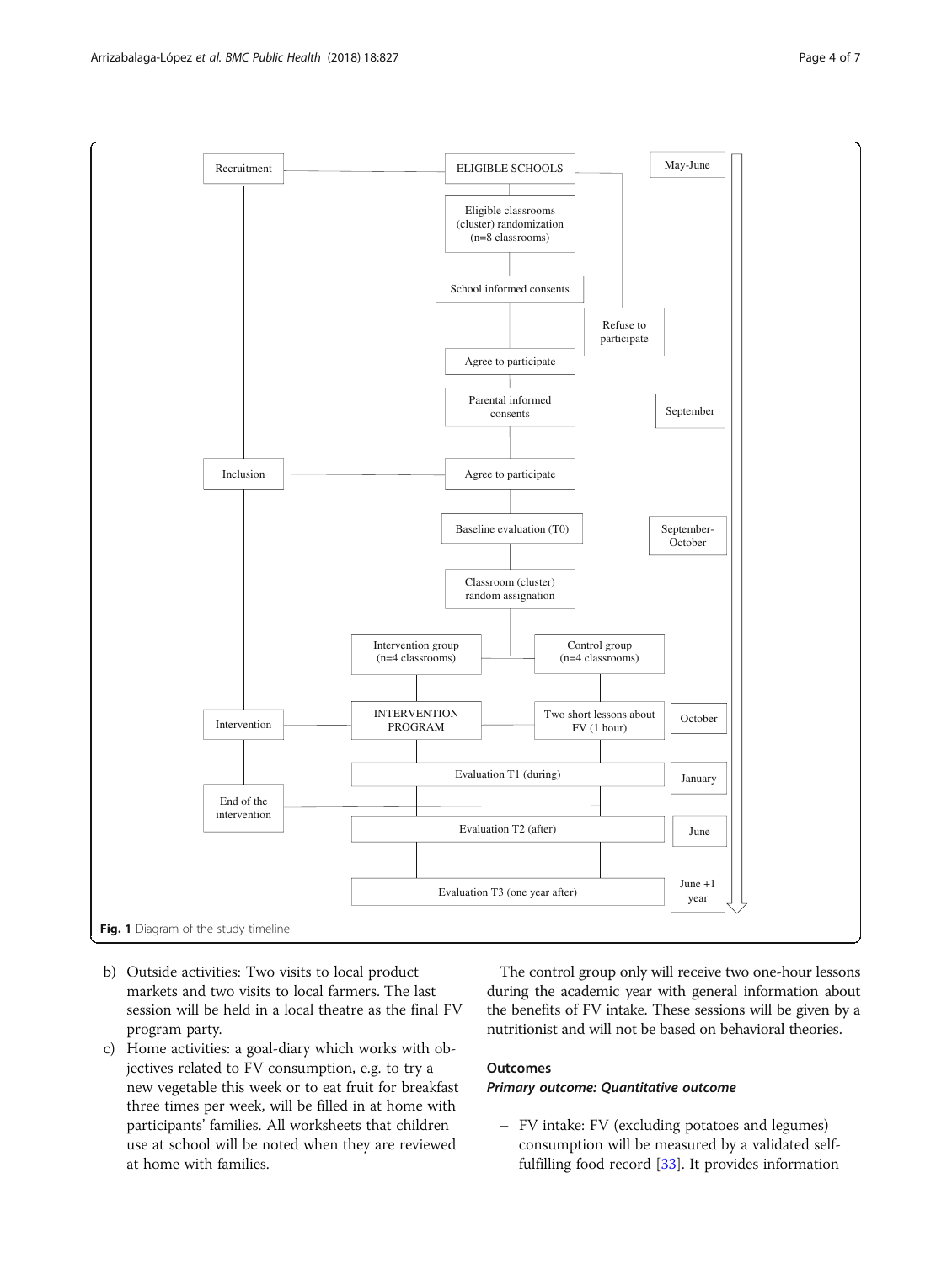<span id="page-4-0"></span>Table 1 Techniques to work behavioral determinants

| Determinants of TPB             | Behavior change technique                                                   | Example of how it is applied in the program                                                                                                                                                                                                                                                             |
|---------------------------------|-----------------------------------------------------------------------------|---------------------------------------------------------------------------------------------------------------------------------------------------------------------------------------------------------------------------------------------------------------------------------------------------------|
| Attitude                        | Provide information on the<br>behavior-health relationship                  | More FV<br>"Why?"<br>"Because they are healthy"<br>They contribute<br>"Fiber helps your gut work!"                                                                                                                                                                                                      |
|                                 | Work on positive / negative consequences<br>of behavior (action / inaction) | The consequences of behavior are worked on according to the health benefits<br>of various components of VF<br>"To Do or Not To Do"                                                                                                                                                                      |
|                                 | Provide information about the relationship<br>between pleasure and behavior | More information given about we eat what we like<br>More FV<br>"Which?"<br>"The ones you like!"                                                                                                                                                                                                         |
|                                 | Work the ability to get pleasure<br>through eating FV                       | The capacity of discriminating sensorial analysis is worked on, encouraging<br>exploration<br>"Explore with your senses"<br>"Enjoy the ones you like!"                                                                                                                                                  |
| Subjective norms                | Provide information about others<br>behavior                                | Record the consumption of FV of all classmates on a sheet that all can<br>see ("Fruitmeter")                                                                                                                                                                                                            |
| Perceived behavioral<br>control | Work on instructions to increase<br>autonomy or ability                     | Instructions are provided to make it easy reaching goals such as 5 a day:<br>"If you eat fruit for breakfast you're already in way 1 out of 3!"<br>"Food and dinners are times  with vegetables on your plates!"                                                                                        |
|                                 | Work on situations that promote<br>autonomy                                 | Situations related to autonomy that promote the consumption of FV are<br>practiced: participating in processes involved in producing, selling and preparing<br>FV, e.g. cultivating, choosing and buying, cooking).<br>"Get to know the orchard"<br>"Participate! Choose and buy"<br>"Have fun cooking" |

about standard servings of FV intake for 7 days, and it must be filled out by parents or legal guardians. To control self-completed food record data reliability, a researcher will make telephonic 24-h dietary recalls (goal-standard) on one randomly chosen day during the week in which the record is being filled.

## Secondary outcomes: Qualitative outcomes

- Determinants of eating behavior: evolution of determinants proposed (attitude, subjective norms and perceived behavioral control) will be analyzed by a questionnaire designed according to bibliographic proposals [[34\]](#page-6-0). Each determinant will be measured by a minimum of 3 items that will be answered by children marking a number on a 1–5 scale from "totally disagree" to "totally agree". Validity of the survey will be checked by its internal consistency (Cronbach's alpha).
- Social demographic outcomes and families' FV consumption habits: data will be collected by a questionnaire designed by the Department of Sociology 2 of the University of the Basque Country to obtain the following information:
- Parental educational attainment
- Parental employment situation
- Their perceived importance of their children's FV intake
- Their level of knowledge concerning FV recommended intake
- FV availability and accessibility at home
- Where children have their main meal<br>• Children's TV watching habits during
- Children's TV watching habits during meals
- Parents' FV consumption habits.

Codified surveys will be sent by means of the children inside codified sealed envelopes. These will be filled out at home by parents and returned to school. Questionnaires of behavior determinants of behavior will be completed in 20 min by children at school under the supervision of a nutritionist. All the questionnaires will be completed at the three times described previously (T0, T1, T2) during the academic year and one year after intervention will be finished (T3).

## Statistical analysis

Descriptive statistics will be carried out to describe baseline characteristics of intervention and control group to assure comparability between groups.

Intra-group and inter-group FV intake differences at T0, T1, T2 and T3, will be analyzed by Student's  $t$  test or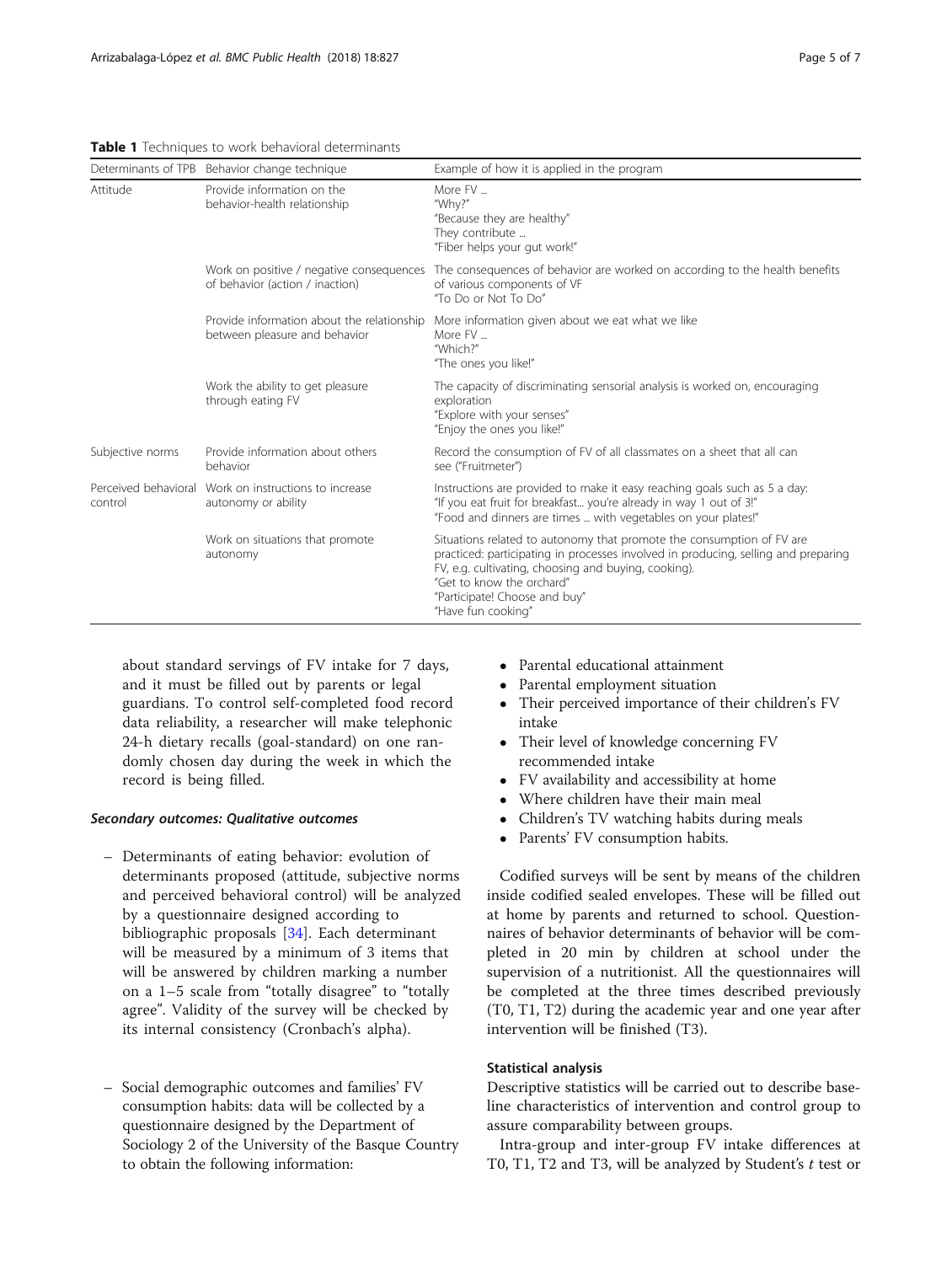<span id="page-5-0"></span>non-parametric tests (Wilcoxon signed-rank test and Mann–Whitney U test). The same tests will be carried out to study the evolution of determinants of eating behavior (attitude, subjective norms, perceived behavioral control and intention) at different times.

To understand the relationship between determinants of behavior and behavior itself (FV consumption), multiple linear regression and structural equation modeling (SEM) analysis will be done at different times. Covariance of classic relationship of TPB determinants will be proposed. It will allow us to check the validity of the proposed model, as well as the influence of each determinant on the others and its significance. Changing models will be made by using difference on TPB determinants between different times.

Model validity will be established by comparative fit index (CFI), root mean square-error of approximation (RMSEA) and chi square/degrees of freedom  $(\chi 2/df)$ . A good model will be determined by high values of CFI (> 0.90), low values of RMSEA (< 0.10) and  $\chi$ 2/df values from 1 to 3 [[35,](#page-6-0) [36\]](#page-6-0).

Multiple linear regression will be used to study the effect of social demographic variables in the effectiveness of the intervention.

Statistical analyses will be made using STATA 14.0, IBM-SPSS 24.0 and AMOS 24.0 statistical software. IC of 95% and significance level of  $p < 0.05$  will be assumed.

## **Discussion**

An increase in the consumption of FV at the end of the program may indicate that the proposed program is a valid and useful tool for achieving changes in their consumption. A negative result will be helpful in redefining new strategies in the framework of changing habits in the consumption of FV. In addition, the one-year analysis (T3) would indicate the adherence to the program through time.

Thanks to SEM analysis, we will be able to measure the influence of different determinants on the process of change in the habit of eating FV, an important and new advance for future designs of more focused programs.

## Trial status

This study is ongoing until December 2018.

#### Abbreviations

FV: Fruit and vegetable; SEM: Structural equation modeling; TPB: Theory of planned behavior

#### Acknowledgments

The authors wish to thank Slow Food Araba, "5 al día" Association, Ausolan and Tamar for their collaboration in the study. We also acknowledge pre-graduate students for their collaboration in the design of the material. Moreover, our special thanks go to schoolteachers and directors.

This study is supported by the Government of the Basque Country (IT572/13), CIBERobn (Centro de Investigación Biomédica en Red, ISCIII), City Council of Vitoria-Gasteiz and University of the Basque Country (Programa de Fomento del Consumo de Fruta y Verdura en la Población Infantil de Vitoria-Gasteiz FASE II US14/15). In order to be founded by the University of the Basque Country, the project "Programa de Fomento del Consumo de Fruta y Verdura en la Población Infantil de Vitoria-Gasteiz FASE II US14/15" was evaluated and peer reviewed by ANEP (National Agency for Evaluation and Forecastig). Arrizabalaga-Lopez M is a PhD fellowship holder from the University of the Basque Country UPV/EHU. This funding source had no role in the design of this study and will not have any role during its execution, analyses, interpretation of the data, or decision to submit results.

#### Availability of data and materials

Data sharing is not applicable to this article as no datasets were generated or analyzed during the current study.

#### Authors' contributions

VMR conceived and designed the study. MAL drafted the manuscript and participated in the study design. MPP participated in the design of the study and helped draft the manuscript. OM and IE participated in the design of sensorial sessions and material of the study. DRF collaborated in the design, and together with EE contributed in statistical analysis and helped draft the manuscript. JRM participated in the design of evaluation tools. FG contacted schools and participated in the recruitment. All the authors read and approved the final protocol.

#### Ethics approval and consent to participate

The study has been approved by the Ethic Committee of the University of the Basque Country UPV/EHU (CEISH/262/2014/RODRIGUEZRIVERA). Parents or legal guardians, school directors and teachers will be completing a written consent form before the study commences.

#### Consent for publication

Not applicable.

#### Competing interests

The authors declare that they have no competing interests.

#### Publisher's Note

Springer Nature remains neutral with regard to jurisdictional claims in published maps and institutional affiliations.

#### Author details

<sup>1</sup>Nutrition and Obesity Group, Dept. of Nutrition and Food Science, Faculty of Pharmacy, University of the Basque Country UPV/EHU, Paseo de la Universidad 7, 01006 Vitoria-Gasteiz, Spain. <sup>2</sup> Dept. of Preventive Medicine and Public Health, Faculty of Pharmacy, University of the Basque Country UPV/EHU, Vitoria-Gasteiz, Spain. <sup>3</sup>Dept. of Pharmacy and Food Science, Faculty of Pharmacy, University of the Basque Country UPV/EHU, Vitoria-Gasteiz, Spain. <sup>4</sup>Sensory Analysis Laboratory LASEHU, Dept. of Pharmacy and Food Science, Faculty of Pharmacy, University of the Basque Country UPV/EHU, Vitoria-Gasteiz, Spain. <sup>5</sup>Dept. of Sociology 2, Faculty of Pharmacy, University of the Basque Country UPV/EHU, Vitoria-Gasteiz, Spain. 6 Dept. of Physiology, Faculty of Pharmacy, University of the Basque Country UPV/EHU, Vitoria-Gasteiz, Spain. <sup>7</sup>Public Health Services, Dept. of Social Policies and Public Health, Vitoria-Gasteiz, Spain. <sup>8</sup>CIBERobn Physiopathology of Obesity and Nutrition, Institute of Health Carlos III, Vitoria-Gasteiz, Spain.

## Received: 21 February 2018 Accepted: 25 June 2018 Published online: 04 July 2018

#### References

- 1. Agencia Española de Consumo, Seguridad Alimentaria y Nutrición. Ministerio de Sanidad, Servicios Sociales e Igualdad. ALADINO 2015 study. Estudio de vigilancia del crecimiento, alimentación, actividad física, desarrollo infantil y obesidad en España. <https://goo.gl/kJbMzR>. Updated 2015. Accessed 02/04, 2017.
- 2. Collison KS, Zaidi MZ, Subhani SN, Al-Rubeaan K, Shoukri M, Al-Mohanna FA. Sugar-sweetened carbonated beverage consumption correlates with BMI,